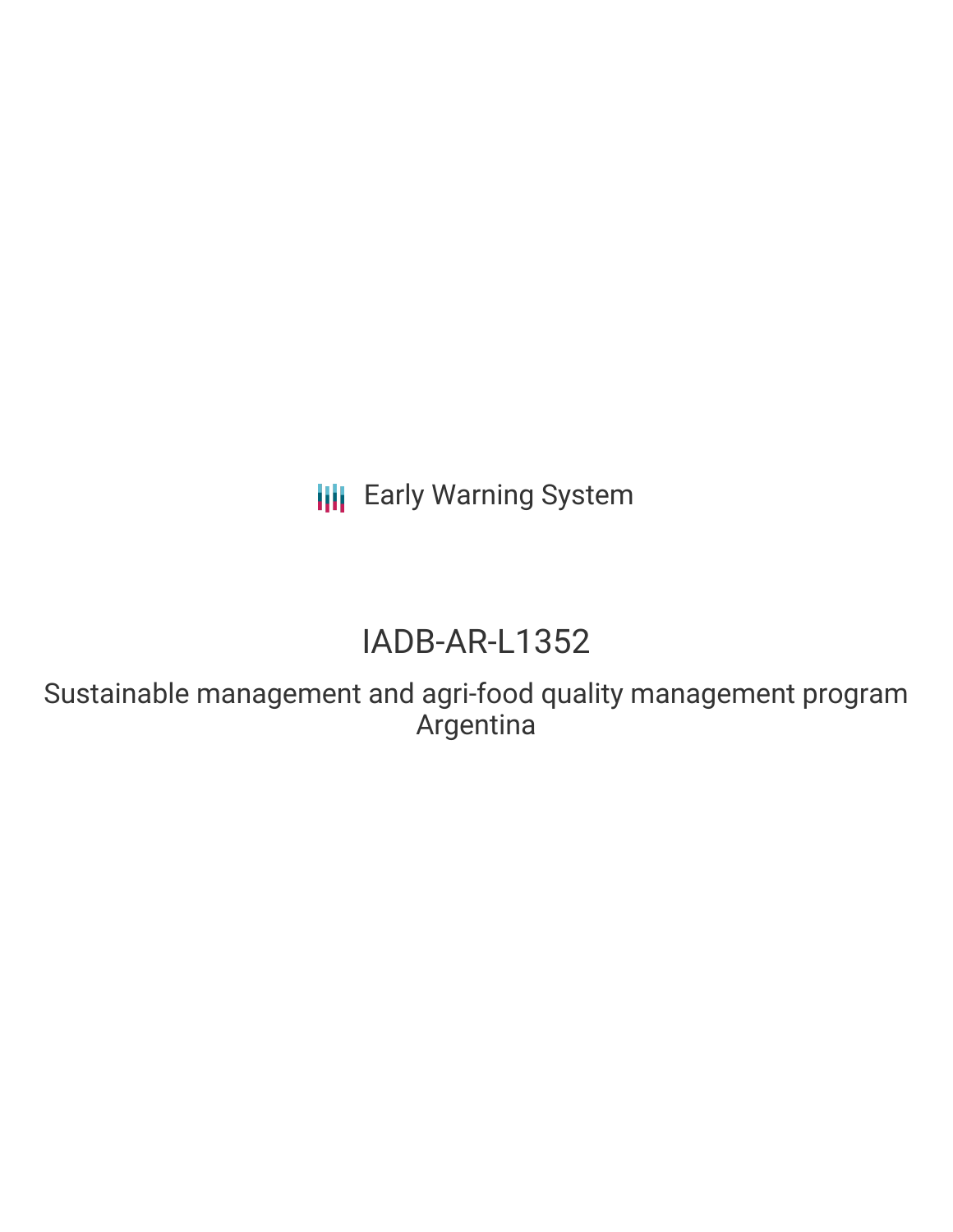

### **Quick Facts**

| <b>Countries</b>               | Argentina                                         |
|--------------------------------|---------------------------------------------------|
| <b>Financial Institutions</b>  | Inter-American Development Bank (IADB)            |
| <b>Status</b>                  | Approved                                          |
| <b>Bank Risk Rating</b>        | B                                                 |
| <b>Borrower</b>                | Government of Argentina                           |
| <b>Sectors</b>                 | Agriculture and Forestry, Climate and Environment |
| <b>Investment Type(s)</b>      | Loan                                              |
| <b>Investment Amount (USD)</b> | \$125.00 million                                  |
| <b>Project Cost (USD)</b>      | \$125.00 million                                  |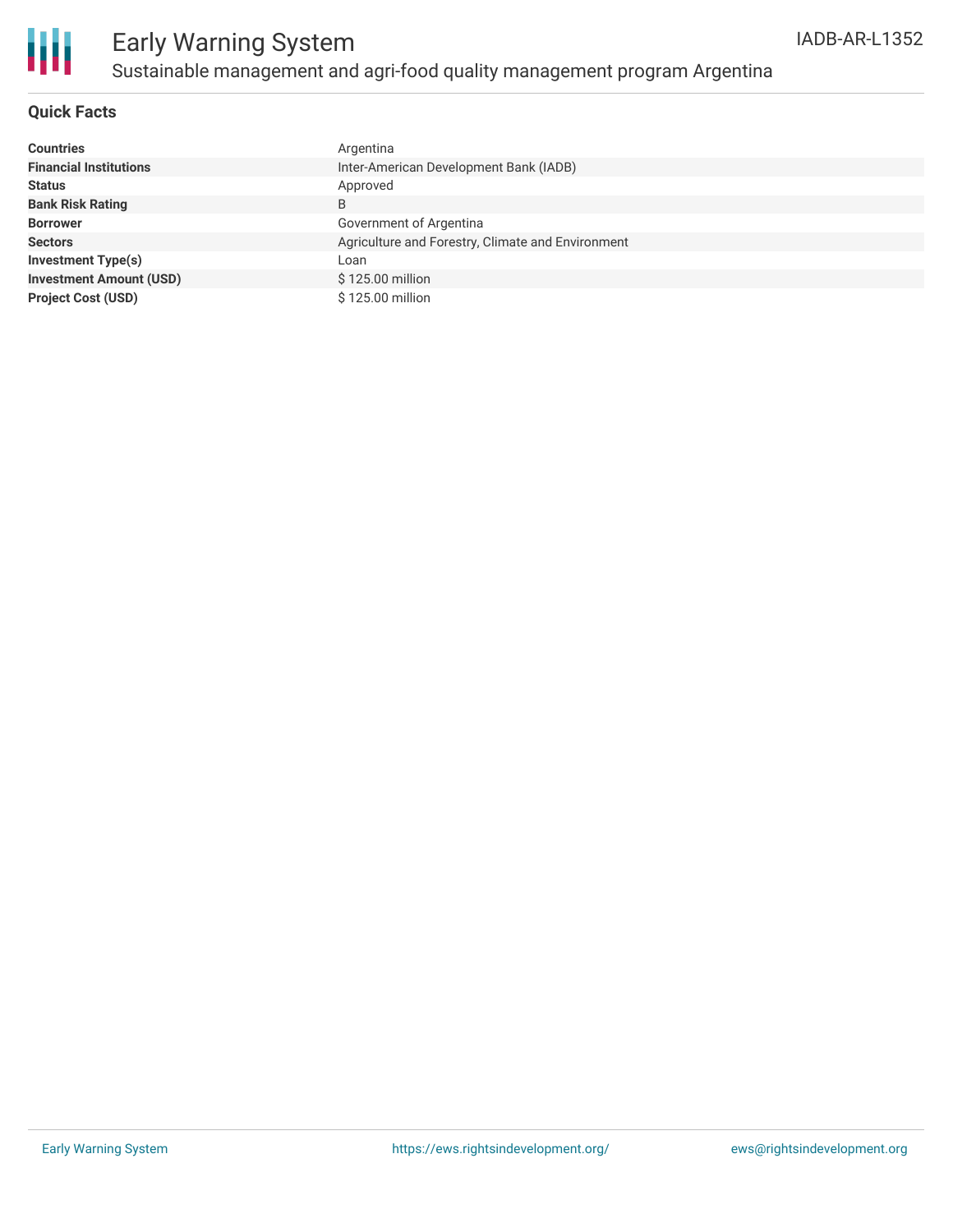

## Early Warning System Sustainable management and agri-food quality management program Argentina

### **Project Description**

Sustainable management and agri-food quality management program Argentina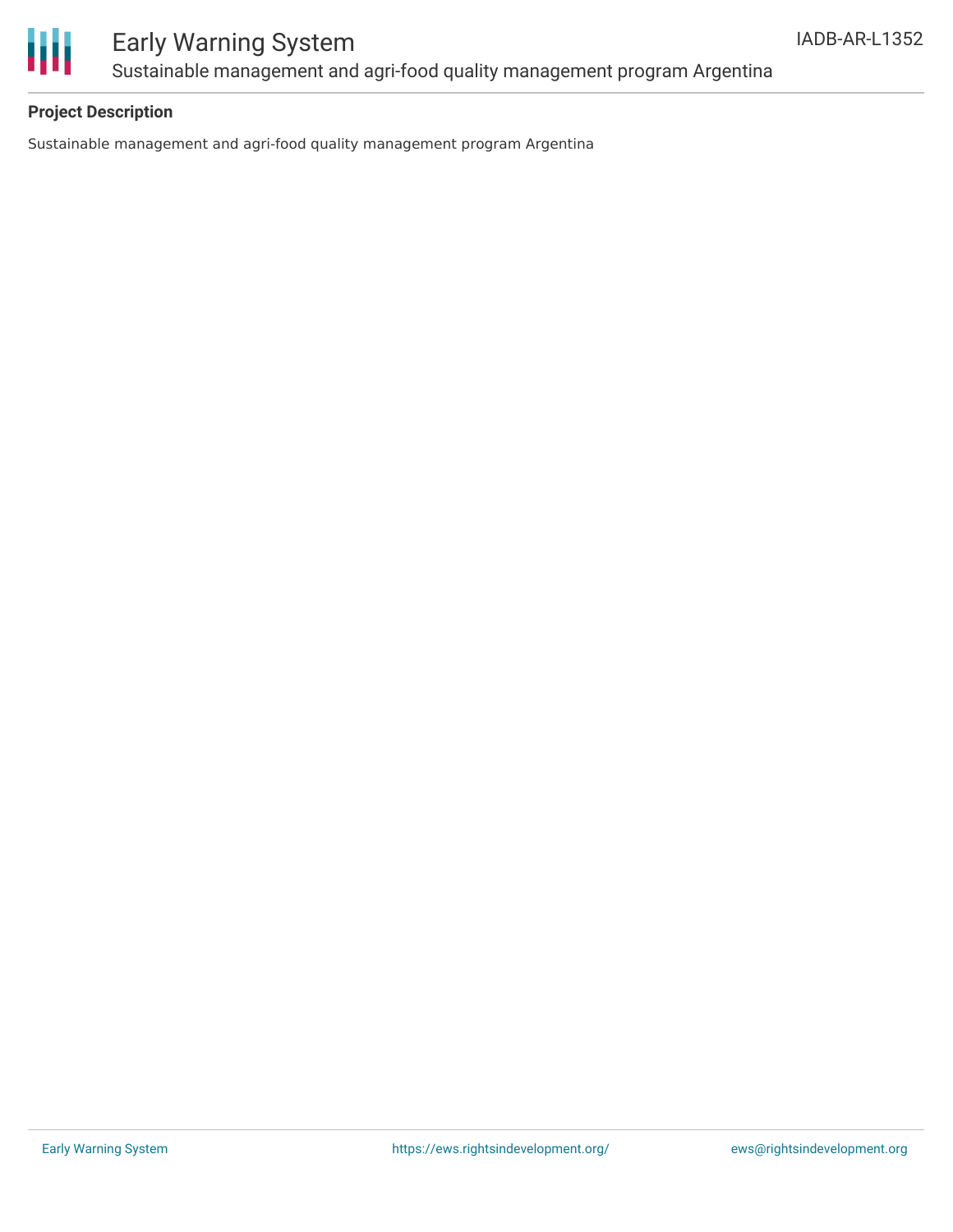

## Early Warning System Sustainable management and agri-food quality management program Argentina

### **Investment Description**

• Inter-American Development Bank (IADB)